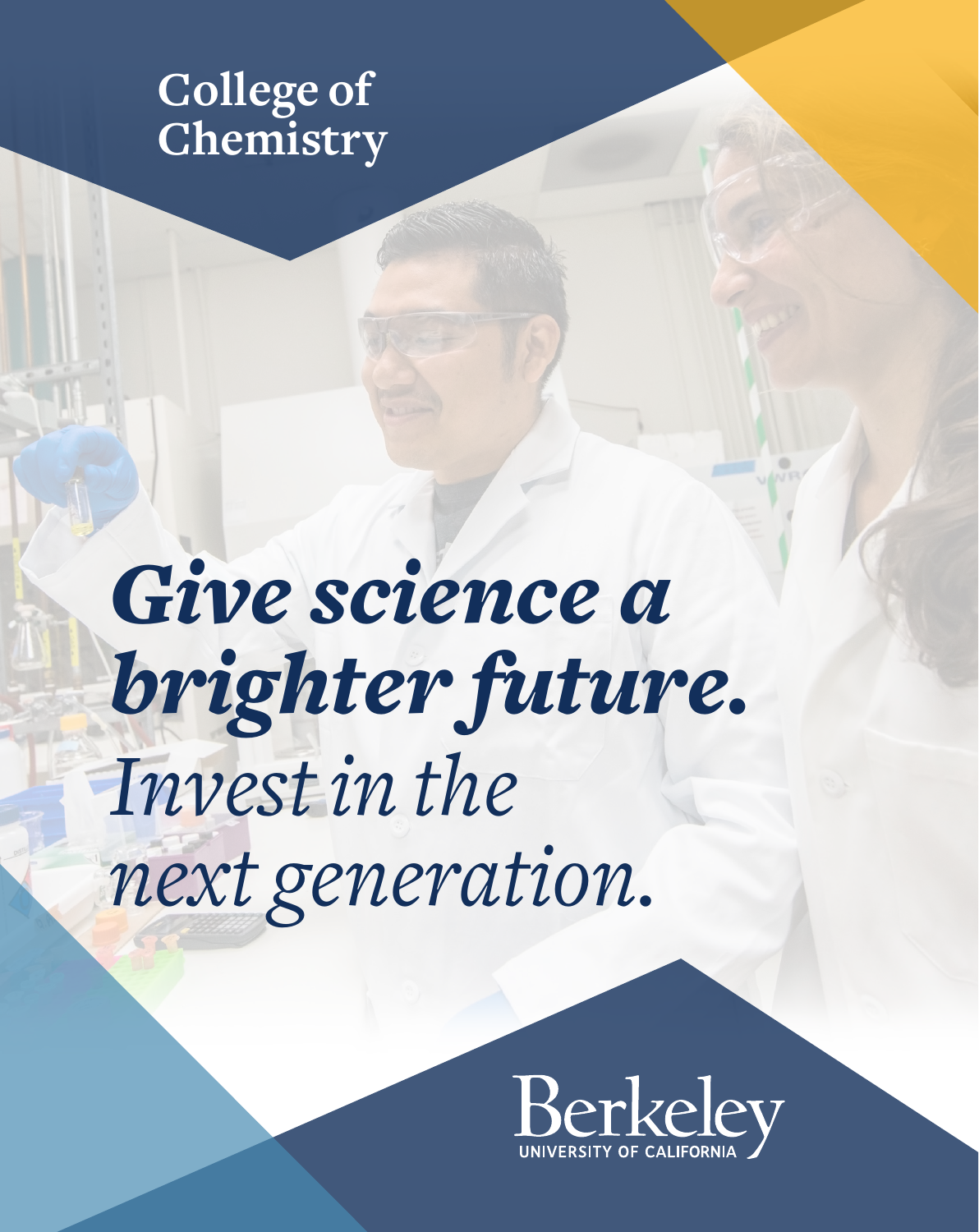# *Tomorrow's scientific leaders rely on*  SUPPORTERS LIKE YOU.

From its humble origins in South Hall to its current place as the world's premier center for teaching and research in the chemical sciences, UC Berkeley Chemistry has been advancing society for 150 years.

As our faculty members make discoveries and scientific breakthroughs, our students make up the next generation of scientific leaders.

These future leaders need your help. As state funding for public higher education declines, every dollar you give helps to sustain and strengthen the College of Chemistry's standard of excellence in teaching and research.

**34%** OF OUR ANNUAL OPERATING<br>BUDGET MUST COME FROM BUDGET MUST COME FROM EXTERNAL SOURCES, SUCH AS YOUR SUPPORT.



*Percentage of UC Berkeley's budget funded by the State of California.*



#1

*Global University of Chemistry*

*Best Global University* #5 #2

9

*Nobel Prizes*

*Wolf Prizes*

*National Medals of Science*

6

*Department of Chemistry*

*Organic, Inorganic, Physical, Theoretical, and Biochemistry*

*Department of Chemical & Biomolecular Engineering*

#1

#2

*Honors Held by Current Faculty and Alumni*



32

*American Academy of Arts & Sciences*

11

*National Academy of Engineering*

## *Three ways you can*  MAKE A DIFFERENCE.



#### **STUDENT** SUPPORT AND EXPERIENCE

Make a life-changing Berkeley education accessible for all students, and ensure they have the resources, services, and support necessary to learn and succeed.



#### **FACULTY** RECRUITMENT AND RETENTION

Make the College of Chemistry more attractive for the world's leading researchers and teachers.



#### INNOVATIVE RESEARCH AND **DISCOVERY**

Give our student and faculty researchers the resources they need to improve lives around the world.

# *Six ways you can*  DIRECT YOUR GIFT.

#### College of **Chemistry** Student Resources and Services; Lab and Safety Equipment

Undergraduate Students & Programs

Emergency Student Relief

Peer Tutoring; Career Advising;

#### Department of **Chemistry**

Support for the department's students, faculty, education, research, and excellence

#### Diversity, Equity, Inclusion & Wellness Student Recruitment; Workshops; Mental Health

Support; DEI Annual Lecture

#### Department of Chemical & Biomolecular Engineering

Support for the department's students, faculty, education, research, and excellence

#### Dean's Strategic Initiatives

Faculty Recruitment and Retention; Faculty Labs

*Give online at chemistry.berkeley.edu/giving*